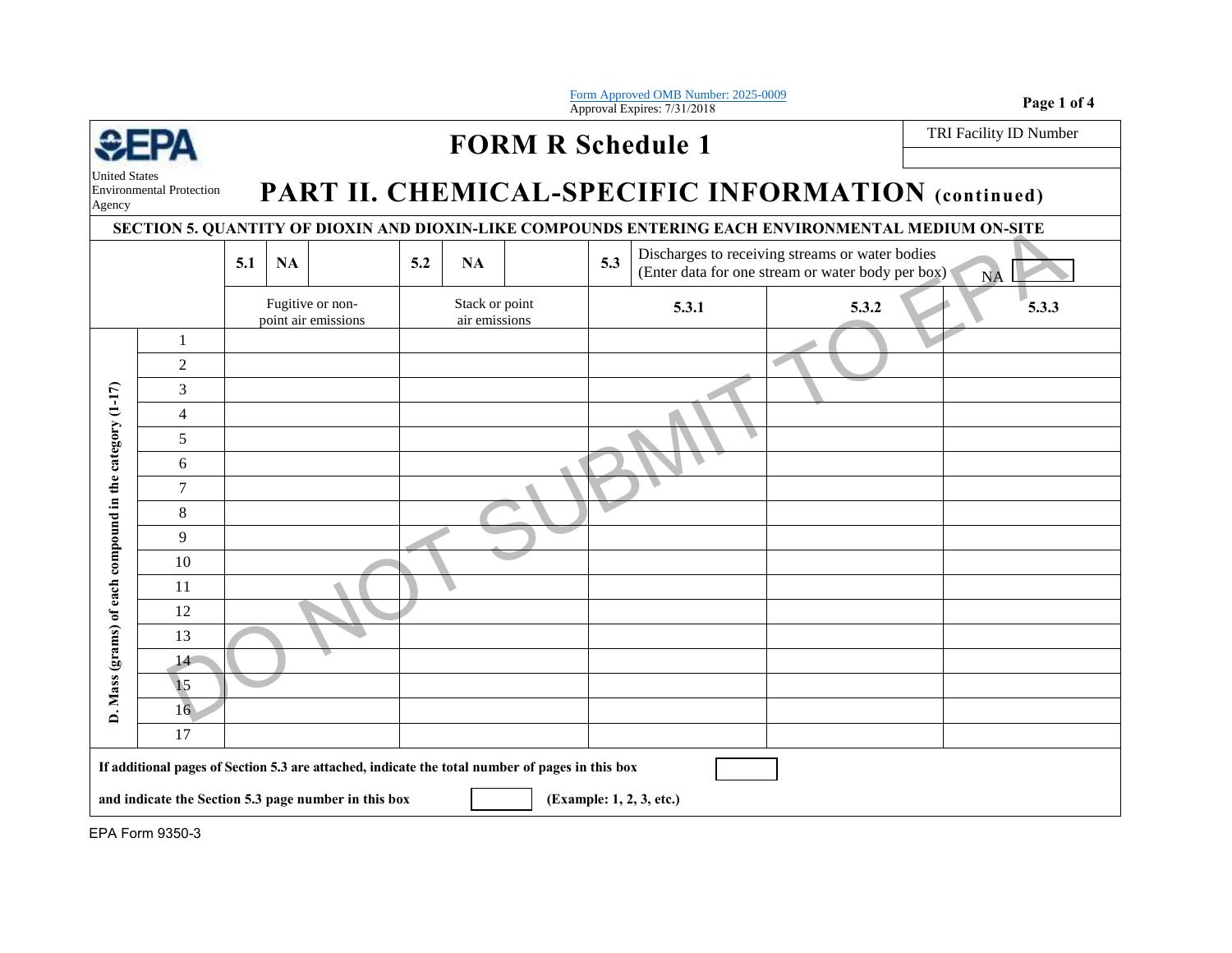Form App[roved OMB Number: 2025-0009](http://www2.epa.gov/sites/production/files/2014-10/documents/tri_paperwork_reduction_act_burden_statement.pdf) Form Approved OMB Number: 2025-0009<br>Approval Expires: 7/31/2018 **Page 2 of 4** 

## **FORM R Schedule 1** TRI Facility ID Number

## **PART II. CHEMICAL-SPECIFIC INFORMATION (continued)**

**SECTION 5. QUANTITY OF DIOXIN AND DIOXIN-LIKE COMPOUNDS ENTERING EACH ENVIRONMENTAL MEDIUM ON-SITE**

| SECTION 5. QUANTITY OF DIOXIN AND DIOXIN-LIKE COMPOUNDS ENTERING EACH ENVIRONMENTAL MEDIUM ON-SITE |                |                                                                                                         |          |                                     |           |                 |    |       |                                        |        |                                 |                               |                    |  |
|----------------------------------------------------------------------------------------------------|----------------|---------------------------------------------------------------------------------------------------------|----------|-------------------------------------|-----------|-----------------|----|-------|----------------------------------------|--------|---------------------------------|-------------------------------|--------------------|--|
|                                                                                                    |                | $5.4 - 5.5$ Disposal to land on-site                                                                    |          |                                     |           |                 |    |       |                                        |        |                                 |                               |                    |  |
|                                                                                                    |                | <b>5.4.1</b> NA                                                                                         | 5.4.2 NA | 5.5.1.A                             | <b>NA</b> | 5.5.1.B         | NA | 5.5.2 | NA                                     | 5.5.3A | NA                              | $5.5.3B$ NA                   | 5.5.4<br><b>NA</b> |  |
|                                                                                                    |                | Class I<br>Class II-V<br>Underground<br>Underground<br><b>Injection Wells</b><br><b>Injection Wells</b> |          | <b>RCRA</b> Subtitle C<br>landfills |           | Other landfills |    |       | Land treatment/<br>application farming |        | RCRA Subtitle C<br>impoundments | Other surface<br>impoundments | Other disposal     |  |
|                                                                                                    | -1             |                                                                                                         |          |                                     |           |                 |    |       |                                        |        |                                 |                               |                    |  |
|                                                                                                    | $\overline{c}$ |                                                                                                         |          |                                     |           |                 |    |       |                                        |        |                                 |                               |                    |  |
|                                                                                                    | 3              |                                                                                                         |          |                                     |           |                 |    |       |                                        |        |                                 |                               |                    |  |
|                                                                                                    | $\overline{4}$ |                                                                                                         |          |                                     |           |                 |    |       |                                        |        |                                 |                               |                    |  |
|                                                                                                    | 5              |                                                                                                         |          |                                     |           |                 |    |       |                                        |        |                                 |                               |                    |  |
|                                                                                                    | 6              |                                                                                                         |          |                                     |           |                 |    |       |                                        |        |                                 |                               |                    |  |
|                                                                                                    | $\overline{7}$ |                                                                                                         |          |                                     |           |                 |    |       |                                        |        |                                 |                               |                    |  |
|                                                                                                    | 8              |                                                                                                         |          |                                     |           |                 |    |       |                                        |        |                                 |                               |                    |  |
|                                                                                                    | 9              |                                                                                                         |          |                                     |           |                 |    |       |                                        |        |                                 |                               |                    |  |
| C. Mass (grams) of each compound in the category (1-17)                                            | 10             |                                                                                                         |          |                                     |           |                 |    |       |                                        |        |                                 |                               |                    |  |
|                                                                                                    | 11             |                                                                                                         |          |                                     |           |                 |    |       |                                        |        |                                 |                               |                    |  |
|                                                                                                    | 12             |                                                                                                         |          |                                     |           |                 |    |       |                                        |        |                                 |                               |                    |  |
|                                                                                                    | 13             |                                                                                                         |          |                                     |           |                 |    |       |                                        |        |                                 |                               |                    |  |
|                                                                                                    | 14             |                                                                                                         |          |                                     |           |                 |    |       |                                        |        |                                 |                               |                    |  |
|                                                                                                    | 15             |                                                                                                         |          |                                     |           |                 |    |       |                                        |        |                                 |                               |                    |  |
|                                                                                                    | 16             |                                                                                                         |          |                                     |           |                 |    |       |                                        |        |                                 |                               |                    |  |
|                                                                                                    | 17             |                                                                                                         |          |                                     |           |                 |    |       |                                        |        |                                 |                               |                    |  |

EPA Form 9350-3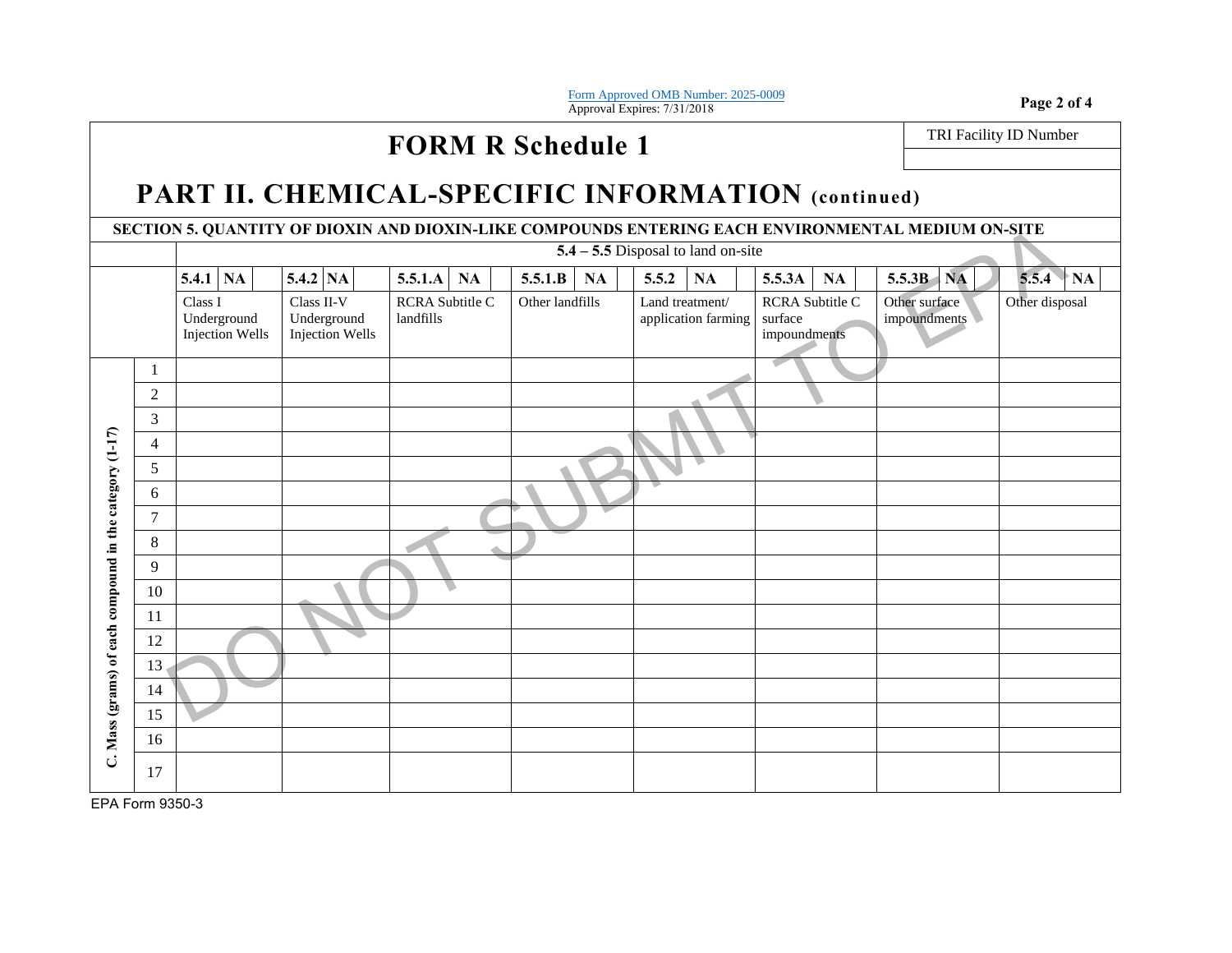Form Approve[d OMB Number: 2025-0009](http://www2.epa.gov/sites/production/files/2014-10/documents/tri_paperwork_reduction_act_burden_statement.pdf) **Form Approved OMB Number:** 2025-0009<br> **Page 3 of 4 Page 3 of 4** 

TRI Facility ID Number

## **FORM R Schedule 1 PART II. CHEMICAL-SPECIFIC INFORMATION (continued)**

## **SECTION 6. TRANSFERS OF DIOXIN AND DIOXIN-LIKE COMPOUNDS IN WASTES TO OFF-SITE LOCATIONS**

| <b>6.1. DISCHARGES TO PUBLICLY OWNED TREATMENT WORKS (POTWS)</b><br>NA                                 |                                                                                         |                                                           |                |                |                                                         |                 |          |                |                |  |  |  |
|--------------------------------------------------------------------------------------------------------|-----------------------------------------------------------------------------------------|-----------------------------------------------------------|----------------|----------------|---------------------------------------------------------|-----------------|----------|----------------|----------------|--|--|--|
|                                                                                                        | 6.1.                                                                                    |                                                           |                |                | C. Mass (grams) of Each Compound in the Category (1-17) |                 |          |                |                |  |  |  |
|                                                                                                        |                                                                                         | $\sqrt{2}$                                                | $\mathfrak{Z}$ | $\overline{4}$ | 5                                                       | 6               |          | 8              | 9 <sup>°</sup> |  |  |  |
| 10                                                                                                     |                                                                                         | 11                                                        | 12             | 13             | 14                                                      | 15              | 16       | 17             |                |  |  |  |
| <b>NA</b><br><b>6.2 TRANSFERS TO OTHER OFF-SITE LOCATIONS</b>                                          |                                                                                         |                                                           |                |                |                                                         |                 |          |                |                |  |  |  |
|                                                                                                        | 6.2.                                                                                    | D. Mass (grams) of each compound in the category $(1-17)$ |                |                |                                                         |                 |          |                |                |  |  |  |
|                                                                                                        | 1.                                                                                      |                                                           | $\overline{2}$ | 3              | 4                                                       | 5               | $\sigma$ | $\tau$         | 8              |  |  |  |
| 9                                                                                                      |                                                                                         | $10\,$                                                    | 11             | 12             | 13                                                      | 14              | 15       | 16             | 17             |  |  |  |
|                                                                                                        | 2.                                                                                      |                                                           | $\sqrt{2}$     | 3              | $\overline{4}$                                          | $5\phantom{.0}$ | 6        | $\tau$         | 8              |  |  |  |
| 9                                                                                                      |                                                                                         | 10                                                        | 11             | 12             | 13                                                      | $\overline{14}$ | 15       | 16             | 17             |  |  |  |
|                                                                                                        | 3.                                                                                      | 1                                                         | $\mathbf{2}$   | 3              | $\sqrt{4}$                                              | 5               | 6        | $\overline{7}$ | 8              |  |  |  |
| 9                                                                                                      |                                                                                         | 10                                                        | 11             | 12             | 13                                                      | 14              | 15       | 16             | 17             |  |  |  |
|                                                                                                        | 4.                                                                                      | 1                                                         | $\mathbf{2}$   | $\mathbf{3}$   | 4                                                       | $\mathfrak{S}$  | 6        | 7              | 8              |  |  |  |
| 9                                                                                                      |                                                                                         | 10                                                        | 11             | 12             | 13                                                      | 14              | 15       | 16             | 17             |  |  |  |
|                                                                                                        | 6.2.                                                                                    |                                                           |                |                | D. Mass (grams) of each compound in the category (1-17) |                 |          |                |                |  |  |  |
|                                                                                                        | 1.                                                                                      |                                                           | 2              | $\mathfrak{Z}$ | 4                                                       | 5               | 6        | $\tau$         | 8              |  |  |  |
| 9                                                                                                      |                                                                                         | 10                                                        | 11             | 12             | 13                                                      | 14              | 15       | 16             | 17             |  |  |  |
|                                                                                                        | 2.                                                                                      |                                                           | $\overline{2}$ | 3              | $\overline{4}$                                          | 5               | 6        | $\tau$         | 8              |  |  |  |
| 9                                                                                                      |                                                                                         | 10 <sup>°</sup>                                           | 11             | 12             | 13                                                      | 14              | 15       | 16             | 17             |  |  |  |
|                                                                                                        | 3.                                                                                      |                                                           | $\mathbf{2}$   | 3              | $\overline{4}$                                          | $\mathfrak{S}$  | 6        | $\tau$         | 8              |  |  |  |
| 9                                                                                                      |                                                                                         | 10                                                        | 11             | 12             | 13                                                      | 14              | 15       | 16             | 17             |  |  |  |
|                                                                                                        | 4.                                                                                      |                                                           | $\mathbf{2}$   | $\mathfrak{Z}$ | $\overline{4}$                                          | $\mathfrak{S}$  | 6        | 7              | 8              |  |  |  |
| 9                                                                                                      |                                                                                         | 10                                                        | 11             | 12             | 13                                                      | 14              | 15       | 16             | 17             |  |  |  |
| If additional pages of Section 6.1 or 6.2 are attached, indicate the total number of pages in this box |                                                                                         |                                                           |                |                |                                                         |                 |          |                |                |  |  |  |
|                                                                                                        | and indicate the Section 6.1 or 6.2 page number in this box<br>(Example: 1, 2, 3, etc.) |                                                           |                |                |                                                         |                 |          |                |                |  |  |  |